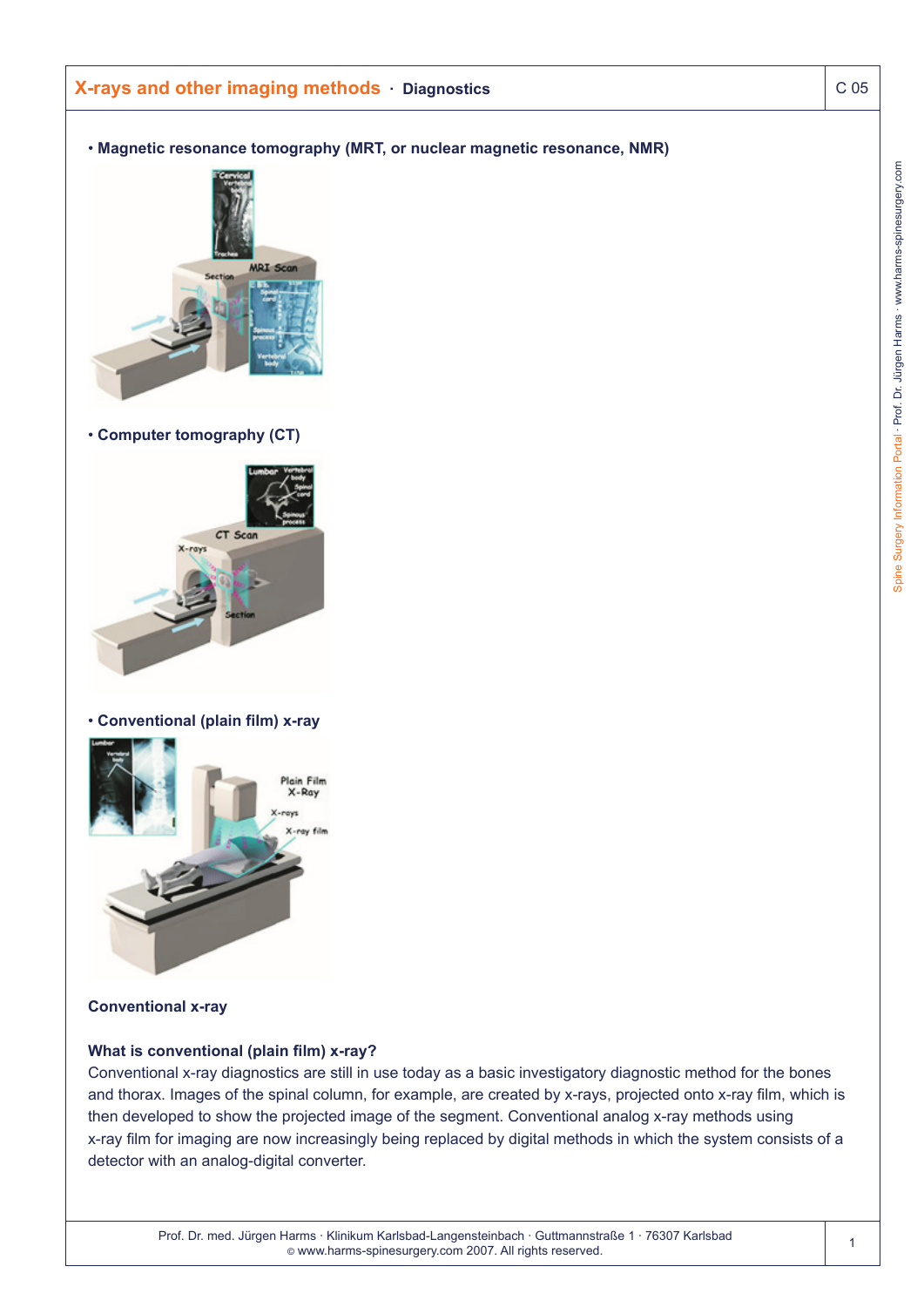#### **What imaging techniques are used?**

The following imaging techniques can be used to facilitate spinal column diagnostics:

- · Spinal column image in 2 planes, AP and from the side
- · Angled images for assessment of the neuroforamina, facet joints and interarticular portions in spondylolysis
- · Survey images of the spinal column in a standing position in 2 planes, to depict and measure spinal column deformities
- · Survey images of the spinal column AP in extension (Cotrel or halo-extension equipment) to assess the extent to which a lateral deviation from scoliosis can be straightened
- · Bending test to assess whether lateral deviations of the spinal column can be spontaneously corrected or are already fixed
- · Stagnara method: an x-ray in a selected plane, an angled image of the spinal column for the improved assessment of kyphotic scolioses
- · Risser method: AP x-ray of ilium aponeuroses

Determination of skeletal age is important when assessing future progression of an existing spinal column deformity. The pelvic crests are imaged and further skeletal growth can be projected on the basis of the degree of ossification of the pelvic crest apophyses.

Risser's sign assessment of skeletal age

• Stadium 0 • Stadium 1





• Stadium 2 • Stadium 3





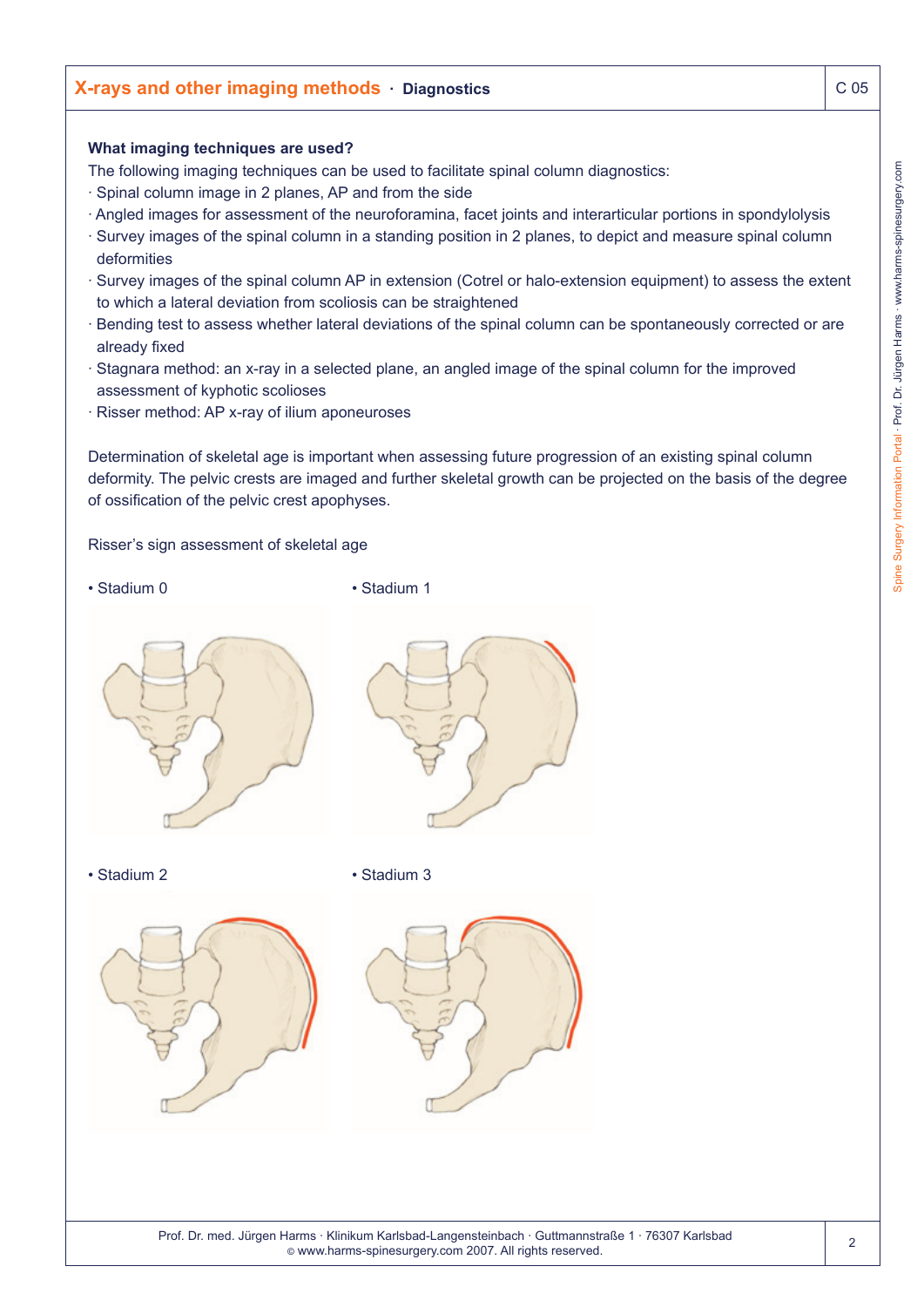

· Greulich and Pyle method: AP x-ray image of the hand to assess skeletal growth, where the increasing closure of the epiphyses (active growth areas of the long (tubular) bones) of the hand skeleton is used as the basis for the projection of further skeletal growth.

#### • AP x-ray image of the left hand



· Digital epiphyses

· Cobb angle measurement in scoliosis

The degree of lateral curvature in scoliosis is determined on the basis of a survey image of the spine in a standing position. A vertical line (1a) is drawn from the apical vertebra (3) at right angles to the plane of the base plate (2a) of the lower neutral vertebra (4) and another vertical line (1b) is drawn at right angles to the upper plate (2b) of the upper neutral vertebra (5). The point of intersection of the two vertical lines shows the á1 angle of lateral deviation (angle of scoliosis). The á2 angle at the point of intersection of the planes of the lower and upper neutral angle is the identical alternate angle, i.e. also equal to the angle of scoliosis. Since this angle often lies outside of the x-ray image, the corresponding á1 angle is generally used.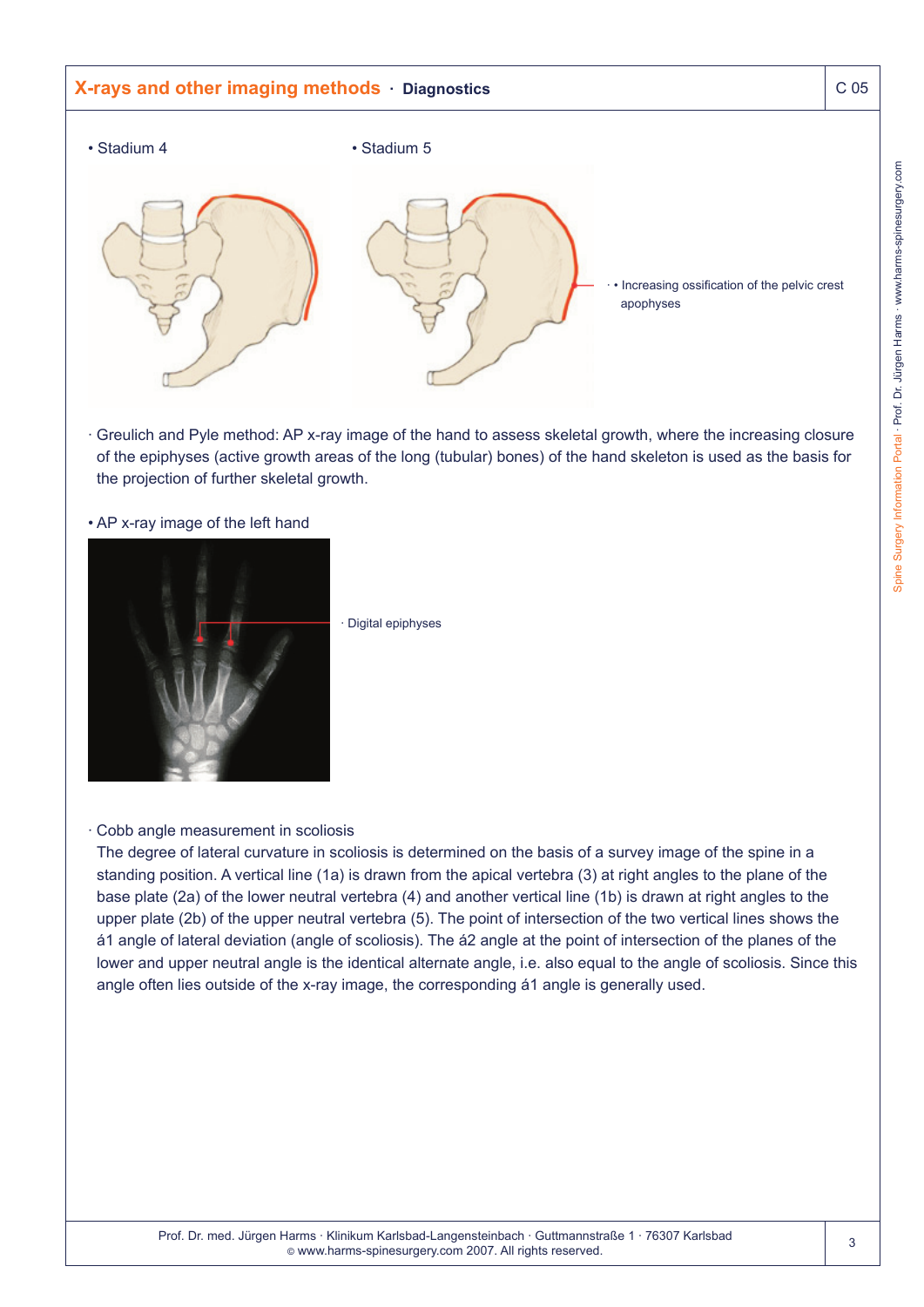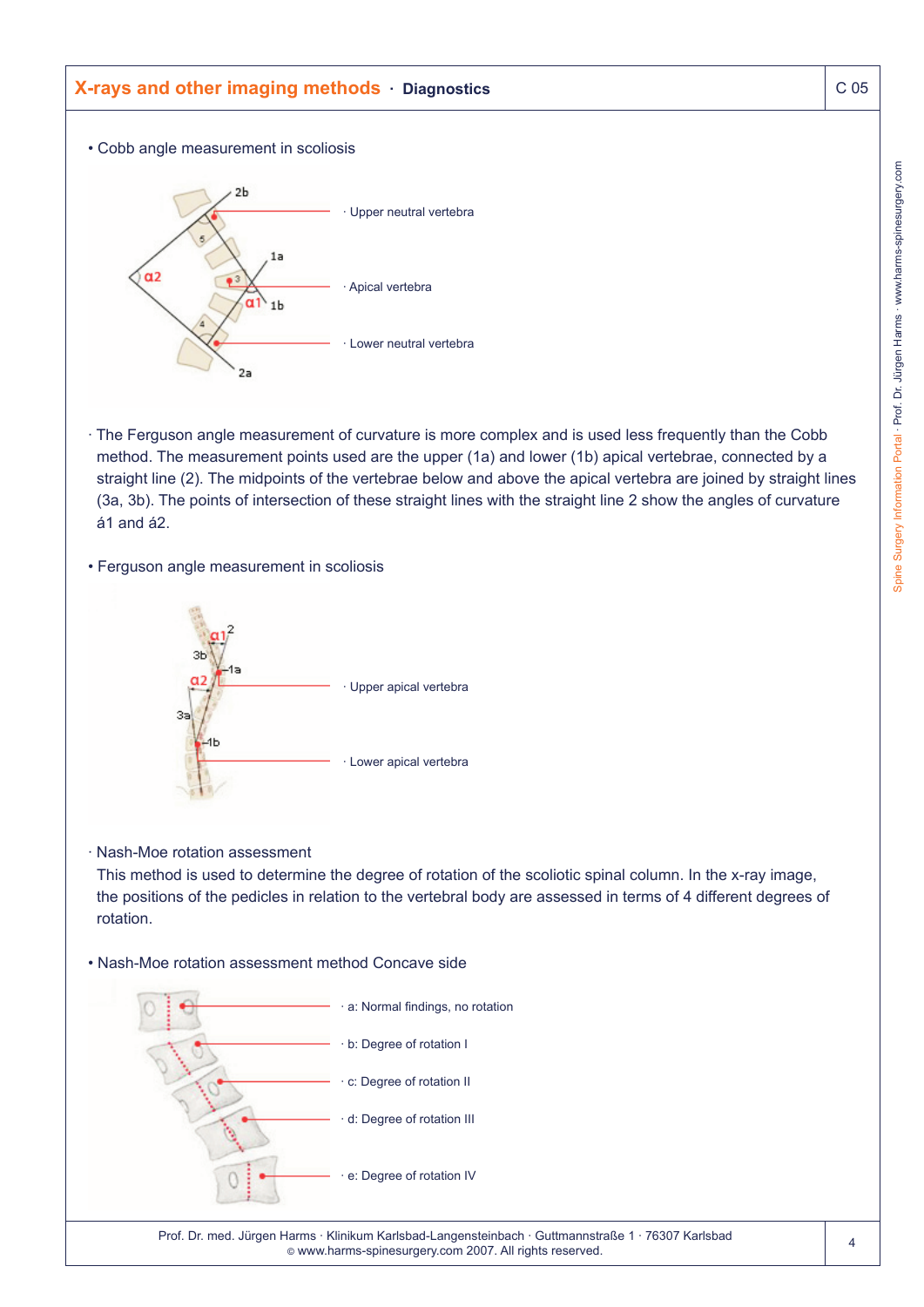

• Projection of the pedicles based on the rotation of the vertebra



Concave side

#### **Computer tomography, CT**

Computer tomography (Greek tomos, cut and graphein, to write) is a special x-ray technique used to generate sectional images of specific regions of the patient's body. The English engineer Hounsfield developed the first computer tomography in 1971. The first CT system for sectional imaging of the head was installed in 1972 at Atkinson Morley´s Hospital in London.

How is a CT image generated?

An x-ray tube is rotated around the patient on the examination table while the patient is moved forward through the x-ray tube. The emitted x-rays are attenuated to varying degrees when they penetrate the various different tissues in the body regions being examined.

These variations in attenuation of the x-rays are recorded by detectors and sent to a computer that can generate sectional and 3D images of the examined region from this data.

The sectional images are generated in sequence at millimeter intervals, facilitating the evaluation of the entire region.

Electron beam tomography, EBT, is a further development of CT with a much faster rate of recording, allowing for sharply focused sectional imaging of moving organs such as the heart.

#### **Indication**

The diagnostic focus of computer tomography is on depicting the abdominal and pelvic organs and the thorax. It is also a highly effective diagnostic tool for diseases of the bones, joints and spinal column.

3D reconstruction of CT images has proven very useful in the diagnosis of certain diseases of the spinal column, such as congenital deformities and tumors.

• Computer tomography, source: Siemens

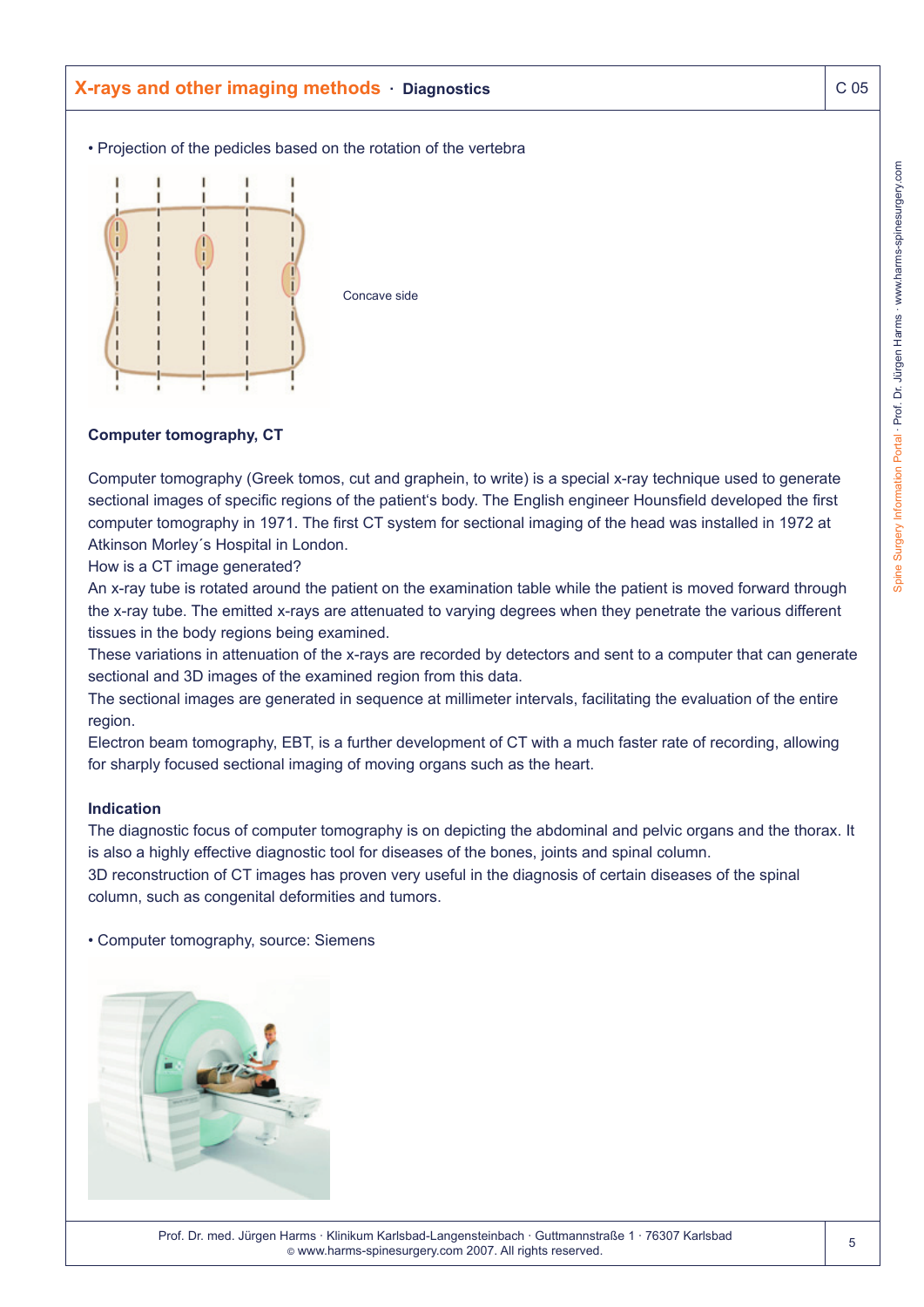#### • CT: Arthrosis of the sacroiliac joint



Arthrosis of the sacroiliac joint

#### **Magnetic resonance tomography, MRT or nuclear magnetic resonance, NMR**

Magnetic resonance imaging differs from computer tomography in that the patient is not exposed to x-rays. Magnetic fields and radio waves are used in this imaging method instead. NMR tomographs have been in clinical use since 1984.

#### **How is an MRT image generated?**

MRT images use the fact that the human body is composed of up to 90% water and the magnetic property of the hydrogen atom nuclei in body tissues. In the MRT system, these hydrogen atoms are exposed to a magnetic field that is as much as 30,000 times stronger than the earth's magnetic field, whereby pulsed radio waves cause them to resonate. The varying energy signals given off by the hydrogen atom nuclei are captured and recorded by the MRT equipment, then converted by means of a complex mathematical process into sectional anatomic images of the body regions under examination.

#### **Indication**

Magnetic resonance tomography produces highly accurate images of all body tissues. The method is particularly well-suited to examination of soft tissues such as the brain, spinal cord, nerves, intervertebral discs, blood vessels and tumors.

Since patients are exposed to a strong magnetic field in this procedure, persons wearing electrical implants such as cardiac pacemakers cannot be examined with MRT.

• Magnetic resonance tomography, source: Siemens



Prof. Dr. med. Jürgen Harms · Klinikum Karlsbad-Langensteinbach · Guttmannstraße 1 · 76307 Karlsbad © www.harms-spinesurgery.com 2007. All rights reserved.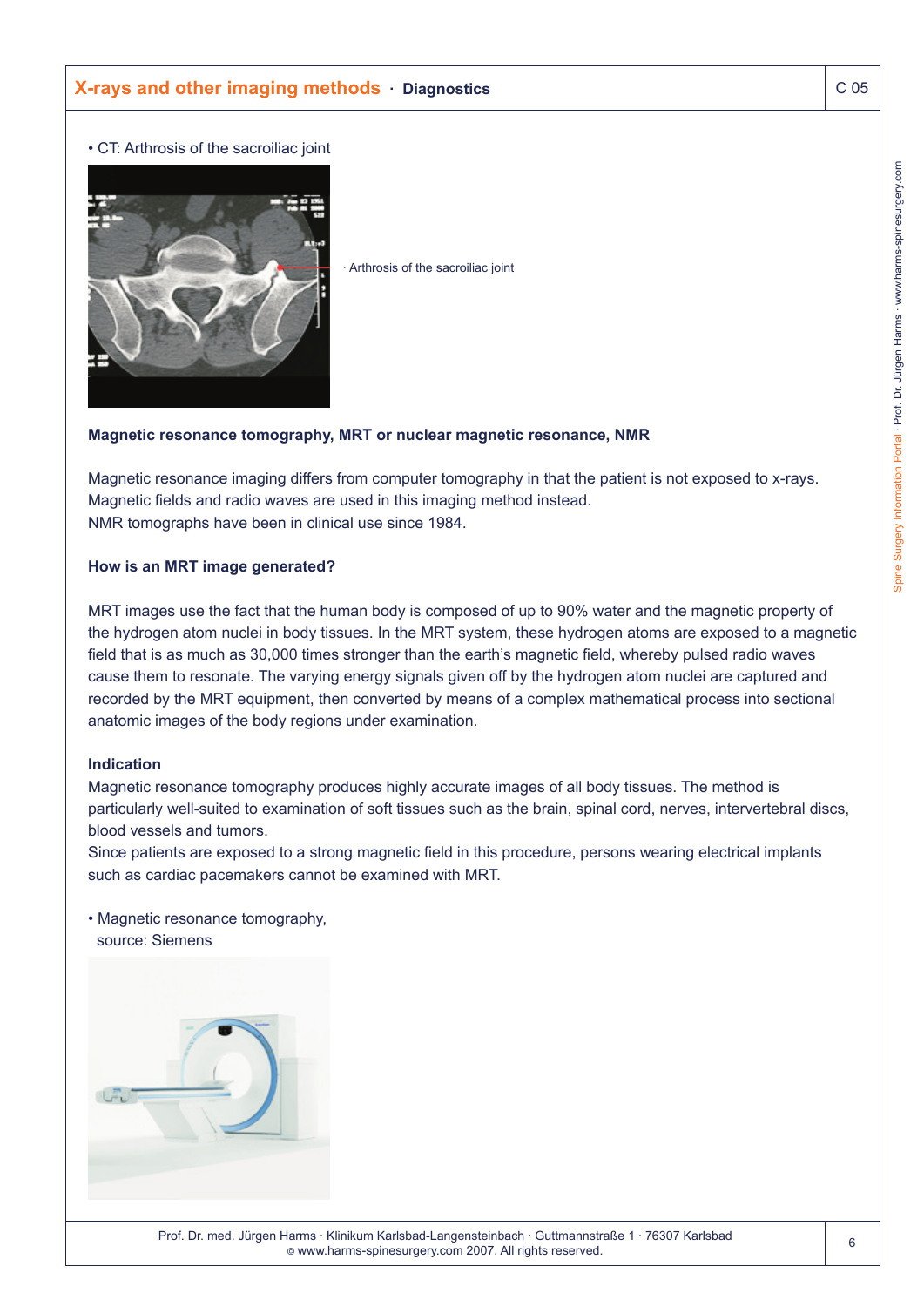• MRT image of the lumbar spine from the side



## **Myelography/myelo-CT**

The spinal cord (myelon) and the emerging nerve roots are surrounded and protected by the dural sac, which is filled with cerebrospinal fluid (liquor) in the subarachnoid space. Myelography is a diagnostic method used to make images of the subarachnoid space using a water-soluble contrast agent.

How is myelography performed?

As a rule, the lumbar back region is disinfected, followed by sterile puncturing of the dural sac and injection of the contrast agent into the spinal canal.

When the contrast agent has been uniformly distributed around the spinal cord and emerging nerve branches, x-ray images are made at different levels, allowing for the assessment of the various segments of the spinal canal.

Computer tomography is often done following this examination.

#### **Indication**

Myelography can be used to diagnose spinal cord processes, disc prolapses and spinal canal stenoses. Myelography is still one of the most important neuroradiologic diagnostic methods for the spinal column. Considered defunct only a few years ago, the method has received increasing attention in recent years. The reason for this is that myelography is currently the only available method capable of dynamic imaging. This makes it possible to diagnose pathological changes that only manifest under dynamic conditions, i.e. under a weight load.

In spinal fusioning or disc replacement surgery in particular, myelography is a valuable tool for assessing the status of both the affected and neighboring segments.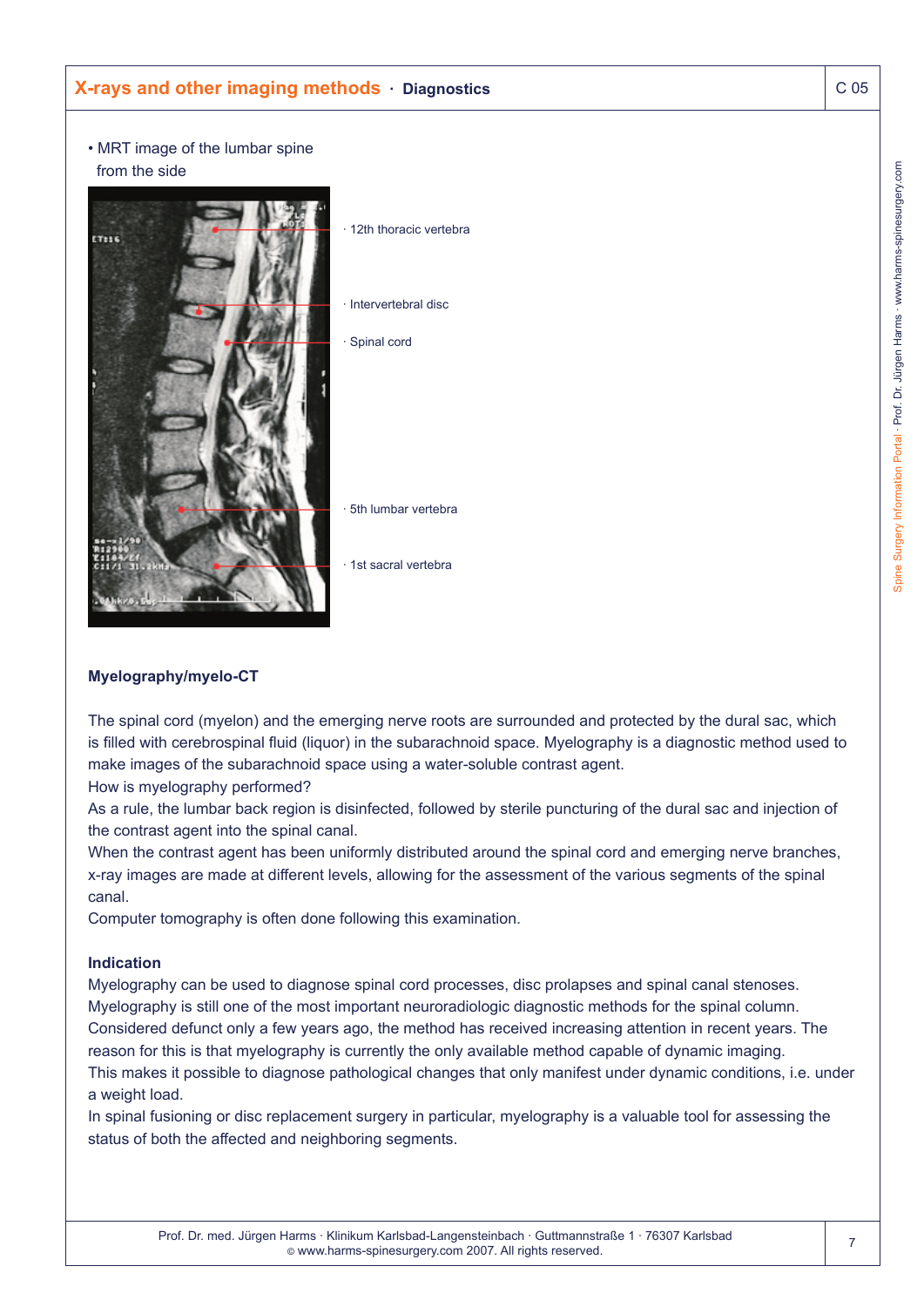• Myelography of the cervical spine, AP



• Myelography, of the cervical spine, side view



#### **Discography and post-discography CT**

This imaging method is particularly important within the framework both fusioning and mobility maintenance surgery, since only the combination of NMR and discography can provide a relatively accurate picture of the functional status of the spinal column. The degenerative processes are graded in degrees according to Adams, allowing for an extremely accurate assessment of the extent of degeneration.

#### **Scintigraphy**

Scintigraphy is a nuclear diagnostic procedure used to obtain an image of the "functioning" of organs or tissues by means of the administration of substances with low-level radioactivity (radionuclides) with short half-lives. How is a scintigram obtained?

After the radionuclides have been administered to the patient, these substances accumulate in patterns in tissues and organs that reflect current metabolic activity levels. The radionuclides give off gamma radiation that is recorded by scanners or a gamma camera. The data thus obtained is fed into a computer that generates an image of the region examined.

#### **Indication**

Scintigraphy is used to detect diseases of the thyroid gland, heart, brain, lungs and bones. Bone scintigraphy can render clearly defined images of inflammations and tumors.